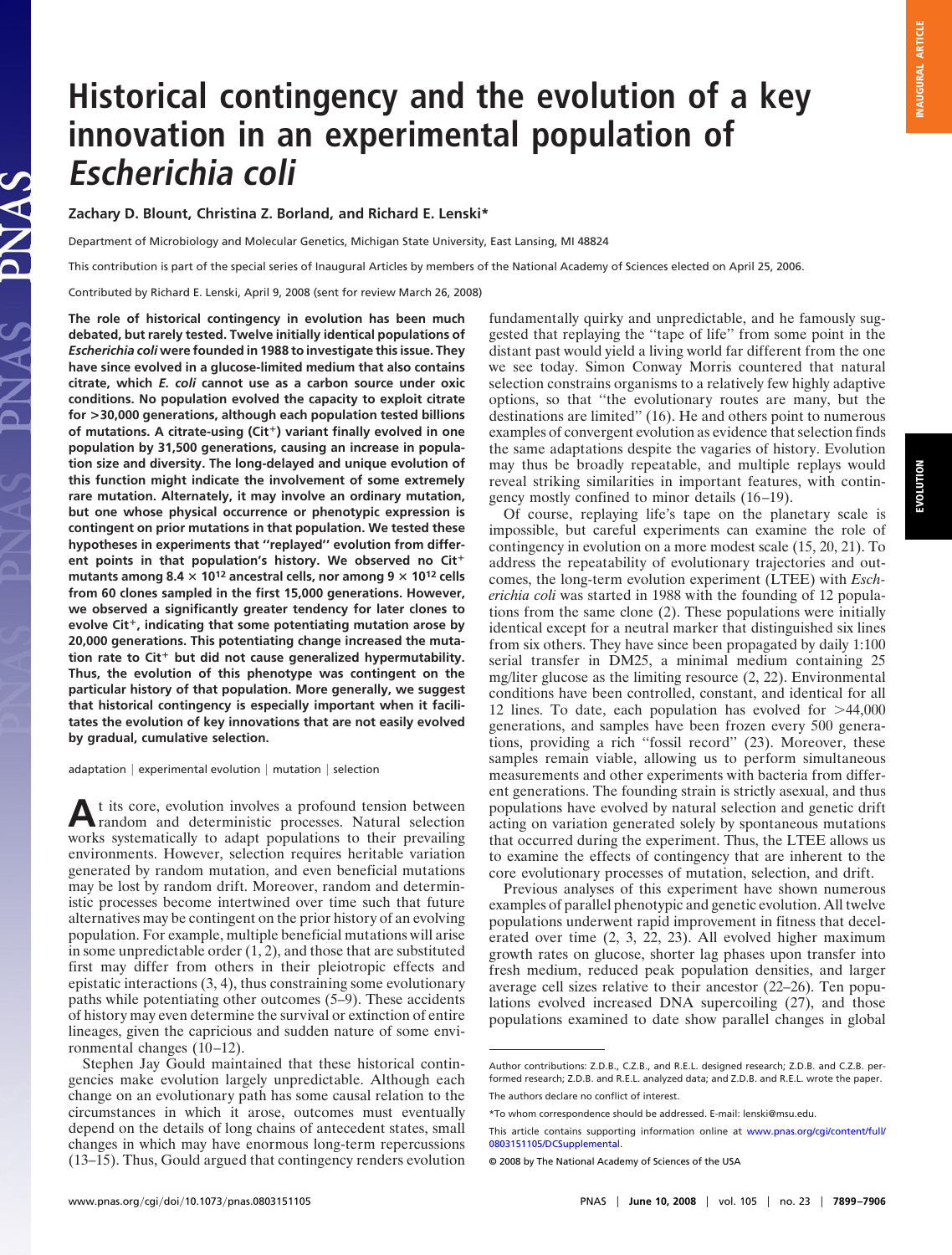gene-expression profiles (4, 28, 29). At least three genes have substitutions in all 12 populations (30, 31), and several others have substitutions in many populations  $(27-30)$ , even though most loci harbor no substitutions in any of them (32). At the same time, there has also been some divergence between populations. Four have evolved defects in DNA repair, causing mutator phenotypes (3, 33). There is subtle, but significant, betweenpopulation variation in mean fitness in the glucose-limited medium in which they evolved (2, 23). In media containing other carbon sources, such as maltose or lactose, the variation in performance is much greater (34). And while the same genes often harbor substitutions, the precise location and details of the mutations almost always differ between the populations (27–31).

Throughout the duration of the LTEE, there has existed an ecological opportunity in the form of an abundant, but unused, resource. DM25 medium contains not only glucose, but also citrate at a high concentration. The inability to use citrate as an energy source under oxic conditions has long been a defining characteristic of *E. coli* as a species (35, 36). Nevertheless, *E. coli* is not wholly indifferent to citrate. It uses a ferric dicitrate transport system for iron acquisition, although citrate does not enter the cell in this process (37, 38). It also has a complete tricarboxylic acid cycle, and can thus metabolize citrate internally during aerobic growth on other substrates (39). *E. coli* is able to ferment citrate under anoxic conditions if a cosubstrate is available for reducing power (40). The only known barrier to aerobic growth on citrate is its inability to transport citrate under oxic conditions (41–43). Indeed, atypical *E. coli* that grow aerobically on citrate (Cit<sup>+</sup>) have been isolated from agricultural and clinical settings, and were found to harbor plasmids, presumably acquired from other species, that encode citrate transporters (44, 45).

Other findings suggest that *E. coli* has the potential to evolve a Cit<sup>+</sup> phenotype. Hall (41) reported the only documented case of a spontaneous Cit<sup>+</sup> mutant in *E. coli*. He hypothesized that some complex mutation, or multiple mutations, activated cryptic genes that jointly expressed a citrate transporter, although the genes were not identified. Pos *et al.* (43) identified an operon in *E. coli* K-12 that apparently allows anaerobic citrate fermentation, and which includes a gene, *citT*, encoding a citrate– succinate antiporter. High-level constitutive expression of this gene on a multicopy plasmid allows aerobic growth on citrate, but the native operon has a single copy that is presumably induced only under anoxic conditions.

Despite this potential, none of the 12 LTEE populations evolved the capacity to use the citrate that was present in their environment for over 30,000 generations. During that time, each population experienced billions of mutations (22), far more than the number of possible point mutations in the  $\approx 4.6$ -million-bp genome. This ratio implies, to a first approximation, that each population tried every typical one-step mutation many times. It must be difficult, therefore, to evolve the  $Cit^+$  phenotype, despite the ecological opportunity. Here we report that a Cit variant finally evolved in one population by 31,500 generations, and its descendants later rose to numerical dominance. The new Cit<sup>+</sup> function has been the most profound adaptation observed during the LTEE and has had major consequences. As we will show, the population achieved a severalfold increase in size. Moreover, a stable polymorphism emerged, with a  $Cit$ <sup>-</sup> minority coexisting with the new  $Cit^+$  majority. Interestingly, the population that evolved the Cit<sup>+</sup> function is not one that had previously become hypermutable. It is also intriguing that this key innovation evolved so late in the experiment, given that the rate of fitness improvement had declined substantially in all of the populations (3, 23).

The long-delayed and unique evolution of the Cit<sup>+</sup> phenotype might indicate that it required some unusually rare mutation,



Fig. 1. Population expansion during evolution of the Cit<sup>+</sup> phenotype. Samples frozen at various times in the history of population Ara-3 were revived, and three DM25 cultures were established for each generation. Optical density (OD) at 420 nm was measured for each culture at 24 h. Error bars show the range of three values measured for each generation.

such as a particular chromosomal inversion, that does not scale with typical mutation rates. Alternatively, the occurrence or phenotypic expression of the mutation that generated the Cit<sup>+</sup> function might depend on one or more earlier mutations, such that its evolution was contingent on the particular history of that population. Contingent adaptations should tend to be complex and require multiple steps, some of which might not be beneficial, at least not uniquely so given other advantageous paths. Otherwise, cumulative selection would predictably favor the same steps, and the evolutionary path should be repeatable (18). Contingent adaptations should thus display two characteristics. First, independent origins should be rare, because the same historical sequences would rarely recur (19). Second, significant time-lags should occur between the presentation of ecological opportunities or challenges and the evolution of those traits that confer adaptation to those circumstances (46).

Can the hypothesis of contingent adaptation be rigorously tested in the case of the evolution of the Cit<sup>+</sup> function? And can this hypothesis be formally distinguished from the alternative explanation that this new function required an unusually rare mutation, but one that was not historically contingent? The answer to both questions is yes, owing to certain features of bacteria in general and the LTEE in particular that allow us quite literally to replay evolution from various points in a population's history. We will first describe the emergence of this new function, and then present our experiments to distinguish between the hypotheses of mutational rarity and historical contingency in the origin of this key innovation.

#### **Results**

**Evolution of Cit<sup>+</sup> Function in Population Ara-3.** The LTEE populations are transferred daily into fresh medium, and the turbidity of each is checked visually at that time. Owing to the low concentration of glucose in DM25 medium, the cultures are only slightly turbid when transferred. Occasional contaminants that grow on citrate have been seen over the 20 years of this experiment. These contaminated cultures reach much higher turbidity owing to the high concentration of citrate in the medium, which allows the contaminants to reach high density. (When contamination occurs, the affected population is restarted from the latest frozen sample.) After  $\approx 33,127$  generations, one population, designated Ara-3, displayed significantly elevated turbidity that continued to rise for several days (Fig. 1). A number of Cit<sup>+</sup> clones were isolated from the population and checked for phenotypic markers characteristic of the ancestral *E. coli* strain used to start the LTEE: all were Ara<sup>-</sup>, T5-sensitive, and T6-resistant, as expected (2). DNA sequencing also showed that Cit<sup>+</sup> clones have the same mutations in the *pykF* and *nadR* genes as do clones from earlier generations of the Ara-3 population, and each of these mutations distinguishes this population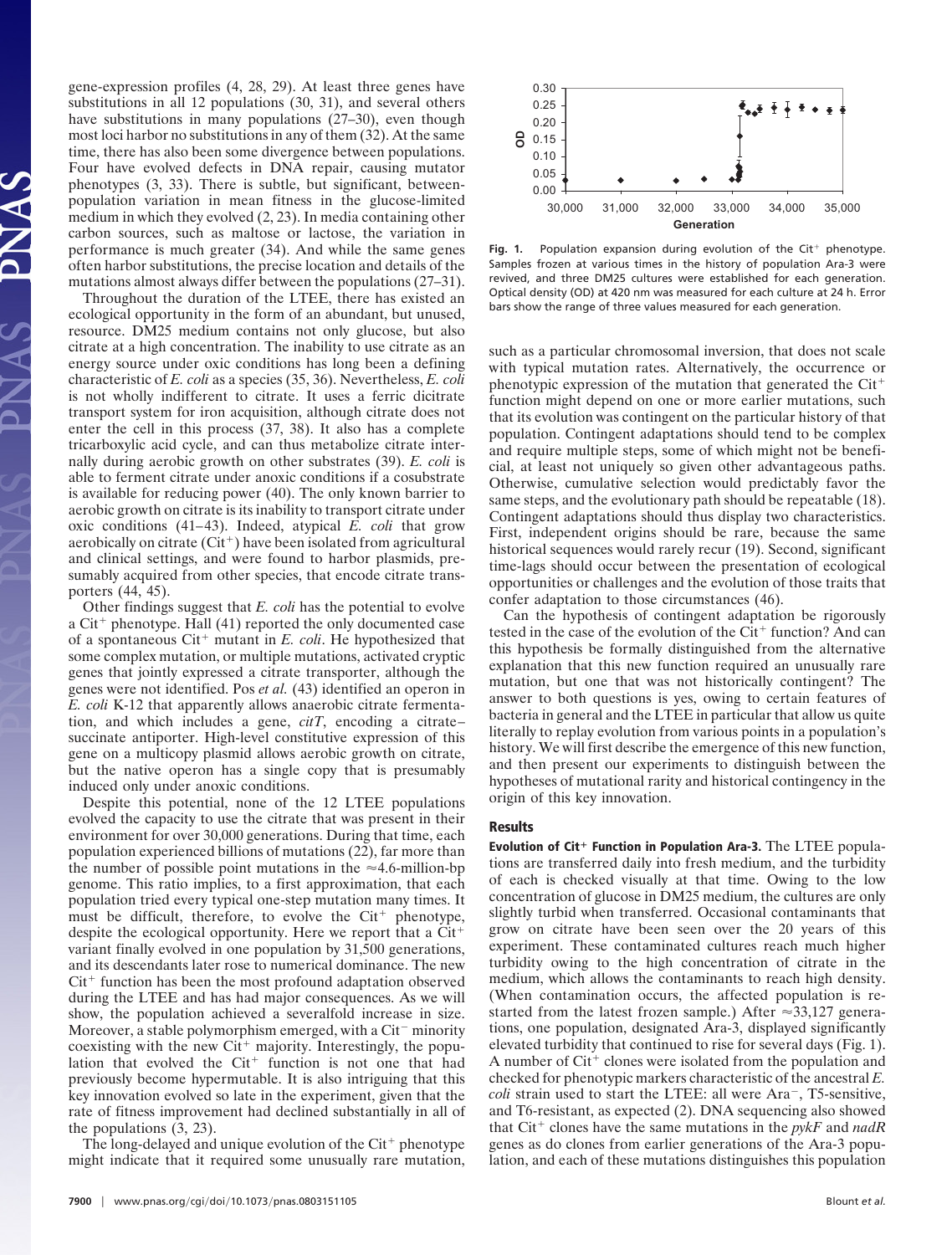EVOLUTION



Fig. 2. Growth of Cit<sup>-</sup> (blue triangles) and Cit<sup>+</sup> (red diamonds) cells in DM25 medium. Each trajectory shows the average OD for eight replicate mixtures of three clones, all from generation 33,000 of population Ara-3.

from all of the others  $(30)$ . Therefore, the Cit<sup>+</sup> variant arose within the LTEE and is not a contaminant.

The evolved Cit<sup>+</sup> variant grows to high density in DM0 (a citrate-only medium), produces vigorous colonies on minimal citrate (MC) agar plates, and causes a positive color change on Simmon's citrate agar, all of which indicate that it can use citrate as a sole carbon source. In DM25, Cit<sup>+</sup> cells undergo a period of rapid growth on glucose that is followed by slower growth on citrate (Fig. 2). Also, growth on citrate is inhibited by the citrate analog 5-fluorocitrate (data not shown), as was observed for the one previously reported Cit<sup>+</sup> mutant of *E. coli* (42, 43).

Cit<sup>+</sup> clones could be readily isolated from the frozen sample of population Ara-3 taken at generation 33,000. To estimate the time of origin of the  $Cit^+$  trait, we screened 1,280 clones randomly chosen from generations 30,000, 30,500, 31,000, 31,500, 32,000, 32,500, and 33,000 for the capacity to produce a positive reaction on Christensen's citrate agar, which provides a sensitive means to detect even weakly citrate-using cells. No Cit<sup>+</sup> cells were found in the samples taken at 30,000, 30,500, or 31,000 generations. Cit<sup>+</sup> cells constituted  $\approx 0.5\%$  of the population at generation 31,500, then 15% and 19% in the next two samples, but only  $\approx$  1.1% at generation 33,000. It appears that the first Cit<sup>+</sup> variant emerged between 31,000 and 31,500 generations, although we cannot exclude an earlier origin. The precipitous decline in the frequency of  $Cit^+$  cells just before the massive population expansion suggests clonal interference (47), whereby the  $Cit^-$  subpopulation produced a beneficial mutant that outcompeted the emerging Cit<sup>+</sup> subpopulation until the latter evolved some other beneficial mutation that finally ensured its persistence. The hypothesis of clonal interference implies that the early Cit<sup>+</sup> cells were very poor at using citrate, such that a mutation that improved competition for glucose could have provided a greater advantage than did marginal exploitation of the unused citrate.

Indeed, the Cit<sup>+</sup> clones isolated from generations  $32,500$  and earlier grow much more slowly on citrate than those from 33,000 generations and later. After depleting the glucose in DM25, the earliest Cit<sup>+</sup> clones grow almost imperceptibly, if at all, for many hours before they begin efficiently using the citrate (data not shown), whereas later Cit<sup>+</sup> clones switch to growth on citrate almost immediately (Fig. 2). Thus, the population expansion between generations 33,000 and 33,500 (Fig. 1) was triggered by one or more mutations that improved citrate utilization, rather than by the growth of the original Cit<sup>+</sup> mutant. This finding also raises the question of whether weak Cit<sup>+</sup> mutants might exist in any other LTEE population. We therefore screened the other 11 populations, in most cases by using samples from generation 41,500. None of 220 cultures inoculated with heterogeneous population samples grew in glucose-free DM0, nor did any of 3,500 clones show a positive reaction on Christensen's citrate agar.



Fig. 3. Alternative hypotheses for the origin of the Cit<sup>+</sup> function. According to the rare-mutation hypothesis, the probability of mutation from Cit $^-$  to Cit $^+$ was low but constant over time. Under the historical-contingency hypothesis, the probability of this transition increased when a mutation arose that produced a genetic background with a higher mutation rate to Cit $^+$ .

**Historical Contingency in the Evolution of Cit.** We performed three experiments to test whether the evolution of the  $Cit<sup>+</sup>$  function required an unusually rare mutation or, alternatively, was historically contingent and depended on the prior evolution of a certain genetic background. All three experiments used clones sampled from many generations of population Ara-3 to replay evolution starting from different genetic backgrounds. The two hypotheses make distinct predictions about the propensity of these backgrounds to re-evolve the Cit<sup>+</sup> phenotype (Fig. 3). According to the rare-mutation hypothesis, Cit<sup>+</sup> variants should evolve at the same low rate regardless of the generation of origin of the clone with which a replay started. By contrast, the historical-contingency hypothesis predicts that the mutation rate to Cit<sup>+</sup> should increase after some potentiating genetic background has evolved. Thus, Cit<sup>+</sup> variants should re-evolve more often in the replays using clones sampled from later generations of the Ara-3 population.

In our first experiment, we performed the replays under the same conditions as the LTEE. We isolated three random clones from each of twelve time points, from the ancestor to 32,500 generations (Table 1), and obtained neutral Ara<sup>+</sup> mutants of each clone to embed as protection against accidental crosscontamination during the experiment (2). In total, there were 72 replay populations, six from each generation, each founded by a single clone. These populations evolved for  $\approx 3,700$  generations, and they were checked visually each day for the elevated turbidity indicative of the  $Cit^+$  phenotype. We also tested samples on MC and Christensen's citrate agar plates every 250 generations, with incubation for up to a week. New Cit<sup>+</sup> variants evolved in four replay populations, all founded by clones from later generations of the original population (Table 1). These Cit<sup>+</sup> variants emerged between 750 and 3,700 generations of the replay experiment.

Our second experiment also looked for Cit<sup>+</sup> mutants derived from clones sampled at various times in the history of population Ara-3. This time, however, we incubated large populations of cells on MC plates, enabling us to test more clones and more cells of each clone. We also allowed a long incubation time to facilitate the growth and detection of very weak Cit<sup>+</sup> mutants, as well as mutations that might occur as cells sat starving on the plates. In this experiment,  $\approx 3.9 \times 10^8$  cells of each of the same 68 clones used in the first replay experiment were spread on each of five MC plates, and these 340 plates were then incubated for 59 days. Five plates produced  $Cit^+$  mutants, and all used clones from generations 32,000 or 32,500 of the original population (Table 1). None of the particular clones that evolved  $\overline{\mathrm{C}}$ it<sup>+</sup> in this experiment did so in the first one, although there was overlap in the generations from which those clones were sampled.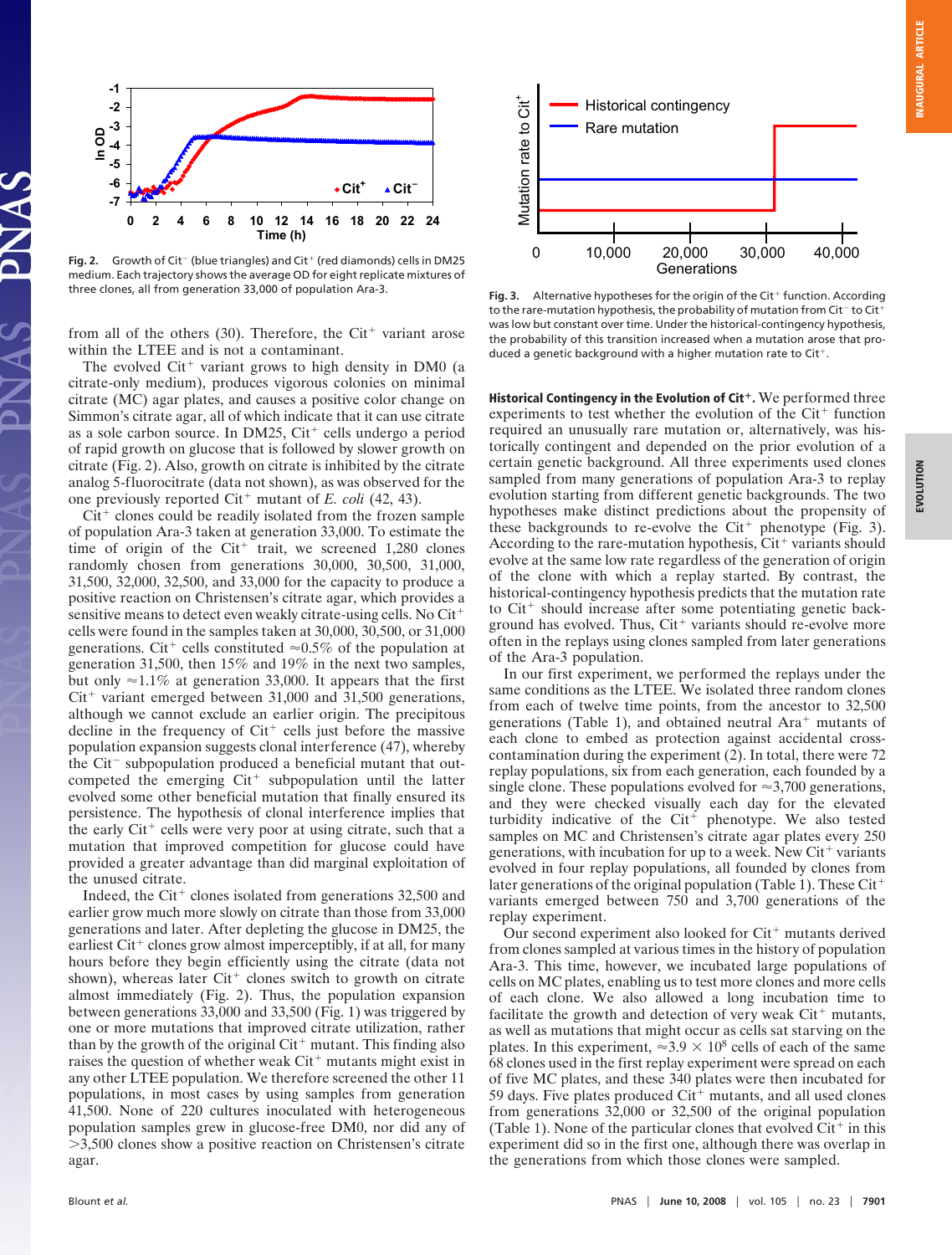|  |  |  |  | Table 1. Summary of replay experiments |
|--|--|--|--|----------------------------------------|
|--|--|--|--|----------------------------------------|

|            | First experiment |                                |            | Second experiment              | Third experiment |                                |
|------------|------------------|--------------------------------|------------|--------------------------------|------------------|--------------------------------|
| Generation | Replicates       | Independent<br>$Cit^+$ mutants | Replicates | Independent<br>$Cit^+$ mutants | Replicates       | Independent<br>$Cit^+$ mutants |
| Ancestor   | 6                | 0                              | 10         | 0                              | 200              | ŋ                              |
| 5,000      |                  |                                |            |                                | 200              |                                |
| 10,000     | 6                |                                | 30         | o                              | 200              |                                |
| 15,000     |                  |                                |            |                                | 200              | o                              |
| 20,000     | 6                |                                | 30         | Ω                              | 200              |                                |
| 25,000     | 6                |                                | 30         | o                              | 200              | 0                              |
| 27,000     |                  |                                |            |                                | 200              | 2                              |
| 27,500     | 6                | n                              | 30         | ŋ                              |                  |                                |
| 28,000     |                  |                                |            |                                | 200              |                                |
| 29,000     | 6                |                                | 30         |                                | 200              | o                              |
| 30,000     | h                |                                | 30         |                                | 200              |                                |
| 30,500     | 6                |                                | 30         |                                |                  |                                |
| 31,000     | 6                |                                | 30         |                                | 200              |                                |
| 31,500     | 6                |                                | 30         | o                              | 200              |                                |
| 32,000     | 6                |                                | 30         | 4                              | 200              |                                |
| 32,500     | 6                |                                | 30         |                                | 200              | 0                              |
| Totals     | 72               | 4                              | 340        | 5                              | 2,800            | 8                              |

The third replay experiment was similar in design to the second, but on a larger scale. We isolated 20 clones from each of 13 time points in the history of population Ara-3, again through 32,500 generations. We generated and tested 10 replicate cultures of each evolved clone and 200 replicates of the ancestor. Each culture grew to  $\approx 1-2 \times 10^{10}$  cells, which were pelleted by centrifugation, spread on an MC plate, and incubated for 45 days. In total,  $\approx 4.0 \times 10^{13}$  cells were tested for their ability to use citrate in this experiment.  $Cit^+$  mutants emerged from eight cultures representing seven clones (Table 1), with one clone yielding mutants in two replicate cultures. Four clones that produced Cit<sup>+</sup> mutants came from generations 31,000 and later, two were from generation 27,000, and one (the one that produced two mutants) was from generation 20,000. We found no Cit<sup>+</sup> mutants among any of the 200 ancestral cultures, nor among any of the other 600 cultures that used clones isolated before generation 20,000.

Interestingly, 7 of the 8 plates that yielded a mutant Cit colony produced multiple colonies, including one with 137 colonies. This pattern illustrates the ''jackpot'' effect discovered by Luria and Delbrück (48), and it implies that mutations arose during the population growth before plating on MC agar. On the other hand, the Cit<sup>+</sup> colonies were not observed until at least 8 days of incubation and, in one case, they were first seen after 28 days. These late appearances suggest that the mutations to Cit<sup>+</sup> occurred after plating. One possible explanation for this apparent discrepancy is that the mutants grow very slowly but, in fact, they typically produce visible colonies in only 2 days when retested on MC plates. Another potential explanation is that the high density of  $Cit^-$  cells on the plates interfered with the growth and detection of emerging Cit<sup>+</sup> colonies. To test this possibility, we seeded dense Cit<sup>-</sup> cultures with a few Cit<sup>+</sup> cells before plating on MC agar, but the Cit<sup>+</sup> colonies were seen after only 2-3 days. The rapid growth of  $Cit^+$  colonies occurred even when the  $Cit^+$ cells had grown on glucose, and not on citrate, before plating. These results imply that mutations to  $Cit^+$  occurred after cultures were plated on MC agar. This conclusion, taken together with the jackpot distribution of Cit<sup>+</sup> mutants, indicates that the phenotypic change required two mutations, one of which occurred during the culture growth before plating and the other after plating.

show the same tendency for Cit<sup>+</sup> variants to evolve more often from clones sampled in later than earlier generations of population Ara-3 (Table 1). To calculate the significance of these data, we performed Monte Carlo resampling tests (shuffling without replacement) by using the Statistics101 Re-sampling Simulator version 1.0.6 (www.statistics101.net). For each experiment, we compared the observed mean generation of those clones that yielded Cit<sup>+</sup> variants to the mean expected under the null hypothesis that clones from all generations have equal likelihood. The null thus corresponds to the rare-mutation hypothesis laid out in the Introduction. We ran one million resampling iterations for each experiment. The deviations from the null expectations range from marginally to highly significant in the three experiments, and in all cases they support the historical-contingency hypothesis, according to which clones from later generations have greater propensity to evolve the Cit phenotype (Table 2). Although the third experiment was the largest, it was the least significant, owing primarily to the production of two  $Cit^+$  mutants by a 20,000-generation clone. We also used the *Z*-transformation method (49) to combine the probabilities from our three experiments, and the result is extremely significant  $(P < 0.0001)$  whether or not the experiments are weighted by the number of independent Cit<sup>+</sup> mutants observed in each one. Furthermore, the potentiation effect in later generations is underestimated by these tests, because the number of cells trended lower in later-generation cultures owing to the evolution of larger cells that reach lower population density (24, 25, 41, 50).

**Statistical Analysis of the Replay Experiments.** All three experiments

These analyses compel us to reject the hypothesis that a rare mutation could have produced a Cit<sup>+</sup> variant with equal probability at any point in the LTEE. Some unusually rare mutation

|  |  |  | Table 2. Statistical analyses of three replay experiments |
|--|--|--|-----------------------------------------------------------|
|  |  |  |                                                           |

|                     | Mean generation of clones yielding Cit <sup>+</sup> |                      |                     |  |  |
|---------------------|-----------------------------------------------------|----------------------|---------------------|--|--|
|                     | First<br>experiment                                 | Second<br>experiment | Third<br>experiment |  |  |
| Expected            | 24,917                                              | 28,382               | 22,571              |  |  |
| Observed            | 31,750                                              | 32,100               | 27,563              |  |  |
| Monte Carlo P value | 0.0085                                              | 0.0007               | 0.0823              |  |  |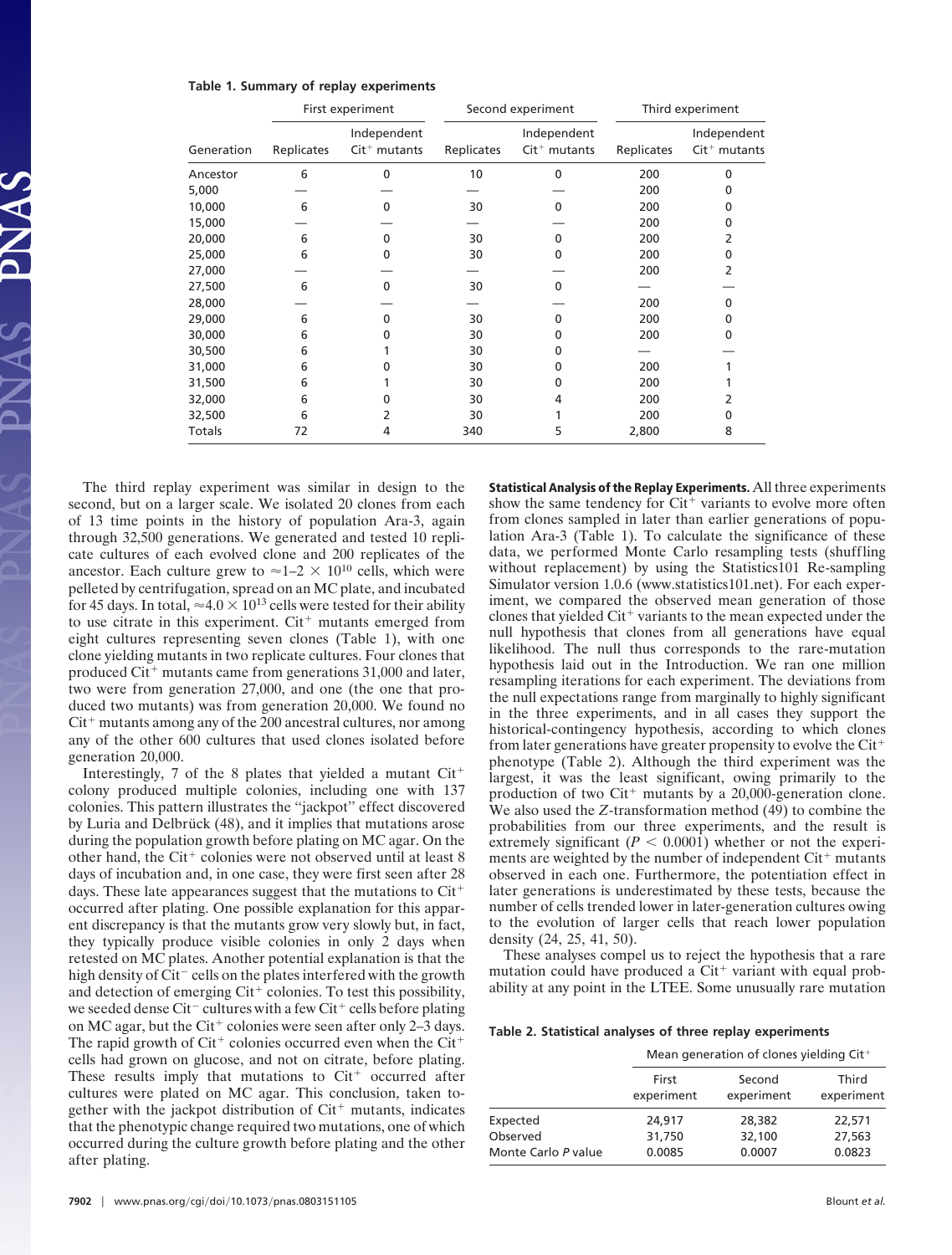EVOLUTION



Fig. 4. Mutation rates from Ara<sup>-</sup> to Ara<sup>+</sup> (blue diamonds) and Cit<sup>-</sup> to Cit<sup>+</sup> (red squares) of the ancestor and a set of potentiated clones. Error bars are 95% confidence intervals. See text for details.

might be involved, but its rarity does not provide a sufficient explanation for the unique and exceptionally slow evolution of this new function during the LTEE. Our results instead support the hypothesis of historical contingency, in which a genetic background arose that had an increased potential to evolve the  $Cit^+$  phenotype.

**Rates of Mutation to Cit and Quantification of the Potentiation Effect.** Given the fraction of cultures that produce no mutants  $(P_0)$  and the number of cells per culture  $(N)$ , one can estimate the mutation rate as  $\mu = -(\ln P_0)/N$ . The corresponding 95% confidence interval (CI) can also be calculated from the Poisson distribution based on the uncertainty in  $P_0$ , which is much greater than the uncertainty in *N*. By comparing the mutation rate to Cit<sup>+</sup> between clones, one can in principle quantify the potentiation effect in the evolved genetic background. However, we cannot unambiguously identify which evolved clones remain nonpotentiated owing to the very low mutation rate to Cit<sup>+</sup> even in the potentiated clones. We also cannot separate potentiated and nonpotentiated clones by generation because some generational samples may be polymorphic.

We therefore performed an independent series of fluctuation tests using seven clones that yielded Cit<sup>+</sup> mutants in at least one replay experiment. These additional tests permit an unbiased estimate of the mutation rate to  $Cit^+$  in the potentiated background. We prepared 40 replicate cultures for each potentiated clone, and 280 for the ancestor. Potentiated and ancestral cultures had, on average, 1.1 and  $1.5 \times 10^{10}$  cells, respectively, which were harvested and incubated on MC agar plates for 45 days.

None of the ancestral cultures yielded any  $Cit^+$  mutants. We can nonetheless calculate an upper limit to the mutation rate by noting that the Poisson distribution has a 5% probability of yielding zero events when the expectation is three. With no more than three mutations among the  $8.4 \times 10^{12}$  cells tested here and in the third replay experiment, the upper bound on the ancestral mutation rate to Cit<sup>+</sup> is 3.6  $\times$  10<sup>-13</sup> per cell per generation (Fig. 4). To the best of our knowledge, this value is the lowest upper bound ever reported for a mutation rate that has been experimentally measured. It is also probably far too high because no mutations were actually observed for the ancestor, nor were any found among another  $9.0 \times 10^{12}$  cells of 60 clones sampled through 15,000 generations; and because some cell turnover and other DNA activity probably occurred during the many days that plates were incubated.

Even among the potentiated clones, the rate of mutation to  $Cit^+$  is extremely low.  $Cit^+$  mutants arose in 2 of the 280 new cultures, giving an estimate of  $6.6 \times 10^{-13}$  for the mutation rate, with the 95% CI extending from  $7.9 \times 10^{-14}$  to 2.4  $\times 10^{-12}$  (Fig. 4). (Although the upper bound of the CI for the ancestor overlaps the lower bound of the CI for the potentiated clones,



Fig. 5. Frequency-dependent selection allows stable coexistence of Cit<sup>-</sup> and Cit<sup>+</sup> clones. Each trajectory shows the mean of five replicate cultures for seven different initial ratios of  $Cit^-$  and  $Cit^+$  clones from generation 33,000. Error bars are 95% confidence intervals.

that upper bound does not overlap the point estimate for the potentiated clones, indicating a significant difference and adding further support to the replay experiments.) The potentiated genetic background thus increases the mutation rate to Cit<sup>+</sup> at least 2-fold, and probably much more. However, even this potentiated value represents an unusually low mutation rate. A typical mutation rate in *E. coli* is  $\approx 5 \times 10^{-10}$  per base pair per generation (51). Such a low rate suggests that the final mutation to Cit<sup>+</sup> is not a point mutation but instead involves some rarer class of mutation or perhaps multiple mutations. The possibility of multiple mutations is especially relevant, given our evidence that the emergence of  $Cit^+$  colonies on MC plates involved events both during the growth of cultures before plating and during prolonged incubation on the plates.

Another issue is whether the potentiating effect might indicate the evolution of a generalized hypermutability in population Ara-3. Previous surveys of mutation rates in the 12 LTEE lines found that 4 had become mutators by generation 20,000, although population Ara-3 retained the low ancestral mutability (3, 33). To investigate this issue further, we performed another series of fluctuation tests using the same seven potentiated clones to determine their rate of mutation from  $Ara^{-}$  to  $Ara^{+}$ , which serves as a proxy for the background mutation rate  $(33)$ . This mutation reverts a phenotype that was knocked out during the derivation of a predecessor to the ancestor of the LTEE (2, 52). Sequence analysis indicates that most  $Ara<sup>+</sup>$  mutants have a mutation from GAC to GGC at codon 92 of the *araA* gene, restoring that codon to its distant ancestral state. Forty cultures of each clone were grown in DM1000 (1 g of glucose per liter), and the cells were spread on minimal agar plates containing arabinose. At the same time, 280 cultures of the ancestor were tested in the same way. The ancestral mutation rate to  $Ara<sup>+</sup>$  is  $2.3 \times 10^{-10}$  per cell per generation calculated by using the *P*<sub>0</sub> method (95% CI from  $1.8 \times 10^{-10}$  to  $2.9 \times 10^{-10}$ ), a typical rate for point mutations. The rate for potentiated clones is also 2.3  $\times$  $10^{-10}$  (95% CI from 2.0  $\times$  10<sup>-10</sup> to 2.7  $\times$  10<sup>-10</sup>); in fact, these estimates are within 1% of each other (Fig. 4). We conclude that general hypermutability is not responsible for the elevated mutation rate to  $Cit^+$  in the potentiated clones.

**Frequency-Dependent Selection Maintains Ecological Diversity.** To this point, we have examined the evolutionary origin of the Cit function in population Ara-3. We now turn to its ecological consequence. The Cit<sup>+</sup> phenotype did not achieve fixation during the population expansion but, instead,  $Cit^-$  cells persisted as a minority. When we mixed Cit<sup>-</sup> and Cit<sup>+</sup> clones at different initial frequencies, they stably coexisted over many serial transfers (Fig. 5). In these mixtures, the  $Cit^-$  cells gradually approached an equilibrium frequency of roughly 1%, regardless of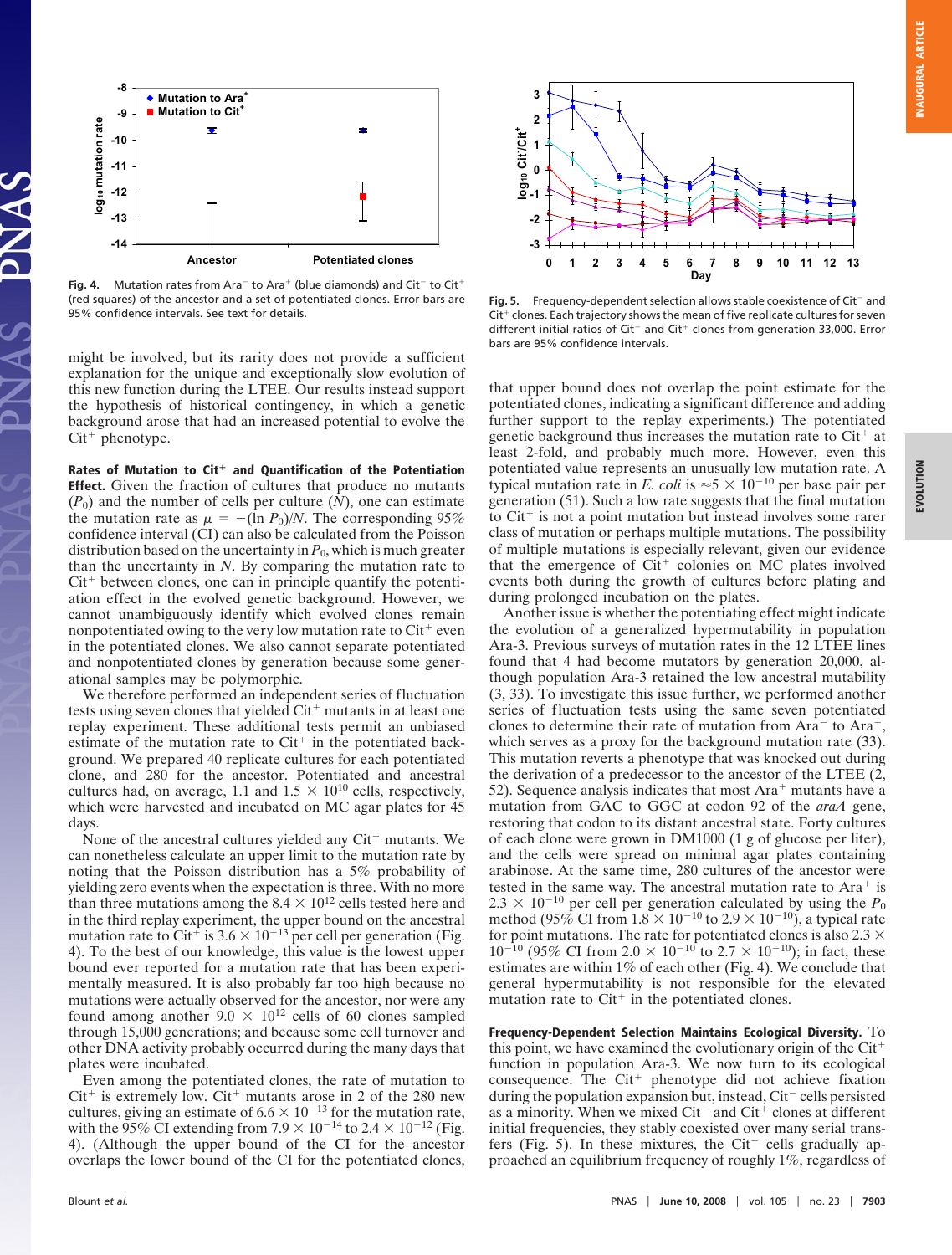their initial frequency. We saw a transient jump in the frequency of the Cit<sup>-</sup> subpopulation on days 7 and 8, which was probably caused by accidentally using a glucose-only medium on those days. After that perturbation, the populations resumed their previous trajectories. Negative frequency-dependent selection thus maintains the polymorphism.

This stable coexistence suggests that the  $Cit^-$  cells are superior to the Cit<sup>+</sup> cells in competition for glucose, allowing the former to persist as glucose specialists. Indeed, the Cit<sup>-</sup> cells have a shorter lag phase and higher growth rate on glucose than do the  $Cit^+$  cells (Fig. 2). These differences were also evident when we monitored the intraday dynamics of mixtures of Cit<sup>-</sup> and Cit<sup>+</sup> cells (data not shown).

#### **Discussion and Future Directions**

*E. coli* cells cannot grow on citrate under oxic conditions, and that inability has long been viewed as a defining characteristic of this important, diverse, and widespread species. In a long-term experiment, we propagated 12 populations of *E. coli*, all founded from the same ancestral strain, in a medium containing glucose, which is the limiting resource, and abundant citrate. For more than 30,000 generations, none of them evolved the capacity to use the citrate, although billions of mutations occurred in each population, such that any typical base pair mutation would have been tested many times in each one. It is clearly very difficult for *E. coli* to evolve this function. In fact, the mutation rate of the ancestral strain from  $Cit^-$  to  $Cit^+$  is immeasurably low; even the upper bound is 3.6  $\times$  10<sup>-13</sup> per cell generation, which is three orders of magnitude below the typical base pair mutation rate. Nevertheless, one population eventually evolved the  $Cit<sup>+</sup>$  function, whereas all of the others remain Cit<sup>-</sup> after more than 40,000 generations.

We demonstrated that the evolution of this new function was contingent on the history of the population in which it arose. In particular, we showed that one or more earlier mutations potentiated the evolution of this function by increasing the mutation rate to  $Cit^+$ , although even the elevated rate is much lower than a typical mutation rate. The potentiated cells are not generally hypermutable. Rather, their potentiation appears to be specific to the Cit<sup>+</sup> function, which suggests two possible mechanisms. One mechanism is epistasis, whereby the functional expression of the mutation that finally yielded the  $Cit<sup>+</sup>$  phenotype requires interaction with one or more mutations that evolved earlier. A second possibility is that the physical production of the mutation that produced the Cit<sup>+</sup> phenotype requires some previous mutation that allows the final sequence to be generated. For example, the insertion of a mobile genetic element creates new sequences at its junctures, and one of these new sequences might then undergo a mutation that generates a final sequence that could not have occurred without the insertion. The *E. coli* genome has many insertion-sequence elements (53), some of which have been active in the LTEE (54–56). Whatever the mechanism, this potentiation made the Cit<sup>+</sup> function mutationally accessible, and a weak Cit<sup>+</sup> variant emerged by 31,500 generations.

The origin of the  $Cit^+$  function also had profound consequences for the ecology and subsequent evolution of that population. This new capacity was refined over the next 2,000 generations, leading to a massive population expansion as the Cit<sup>+</sup> cells evolved to exploit more efficiently the abundant citrate in their environment. Although the  $Cit^+$  cells continued to use glucose, they did not drive the  $Cit^-$  subpopulation extinct because the  $Cit^-$  cells were superior competitors for glucose. Thus, the overall diversity increased as one population gave rise evolutionarily to an ecological community with two members, one a resource specialist and the other a generalist.

The evolution of the new  $Cit^+$  function represents a key innovation that involves multiple steps, and it provides an explicit demonstration of the importance of historical contingency in evolution. It also transcends the phenotypic boundaries of a diverse and well studied species, and led to an ecological transition from a single population to a two-member community. Our future research on this fascinating case of evolution in action will revolve around four themes: genetics, physiology, ecology, and speciation.

What is the genetic basis of this evolutionary innovation? The emergence of the Cit<sup>+</sup> phenotype in population Ara-3 indicates at least two important genetic events: the origin of the function in its weak form, and its subsequent refinement for efficient use of citrate. The replay experiments indicate an even more complex picture that must involve, at a minimum, three important genetic events. At least one mutation in the LTEE was necessary to produce a genetic background with the potential to generate  $Cit^+$  variants, while the distribution and dynamics of  $Cit^+$ mutants in fluctuation tests indicate at least two additional mutations are involved. To find the relevant mutations, we will perform whole-genome resequencing, which has become a powerful approach that is well suited to experimental evolution (57–59). We expect to find dozens of mutations relative to the ancestor (22), which will complicate identification of those changes that were important specifically for the origin of the Cit function. However, some of the key changes should become apparent if we also resequence a  $Cit^-$  clone from the same population around the time that the Cit<sup>+</sup> variants first emerged. Once candidate genes and mutations have been identified, we can examine the other 19 Cit<sup>+</sup> variants from our replay and mutation-rate experiments for parallel changes.

We are especially eager to find the potentiating mutation or mutations. We want to know whether the potentiating mutation interacts epistatically with a later mutation to allow expression of the Cit<sup>+</sup> function or, alternatively, whether it was physically required for the later mutation to occur. We also want to test whether the potentiating mutation was itself beneficial or, alternatively, a neutral or deleterious change that fortuitously hitchhiked to high frequency. We anticipate that identifying the potentiating mutation will be especially challenging, however, because its only known phenotype is to increase the rate of production of certain mutants that are themselves extremely rare.

Once we have identified all of the relevant mutations, it might be interesting to model the population dynamics that govern the emergence of this new function. Such a model would require not only all of the relevant mutation rates but also the ecological phenotypes of the mutants, including their growth rates on glucose and citrate as well as their abilities to transition between the two resources. A satisfactory model should also reflect the stochastic origin of mutations, the role of random drift, and the possibility of alternative mutational paths to the phenotype of interest (9, 60).

What physiological mechanism has evolved that allows aerobic growth on citrate? *E. coli* should be able to use citrate as an energy source after it enters the cell, but it lacks a citrate transporter that functions in an oxygen-rich environment. One possibility is that the Cit<sup>+</sup> lineage activated a "cryptic" transporter (41), that is, some once-functional gene that has been silenced by mutation accumulation. This explanation seems unlikely to us because the  $Cit^-$  phenotype is characteristic of the entire species, one that is very diverse and therefore very old. We would expect a cryptic gene to be degraded beyond recovery after millions of years of disuse. A more likely possibility, in our view, is that an existing transporter has been coopted for citrate transport under oxic conditions. This transporter may previously have transported citrate under anoxic conditions (43) or, alternatively, it may have transported another substrate in the presence of oxygen. The evolved changes might involve gene regulation, protein structure, or both (61).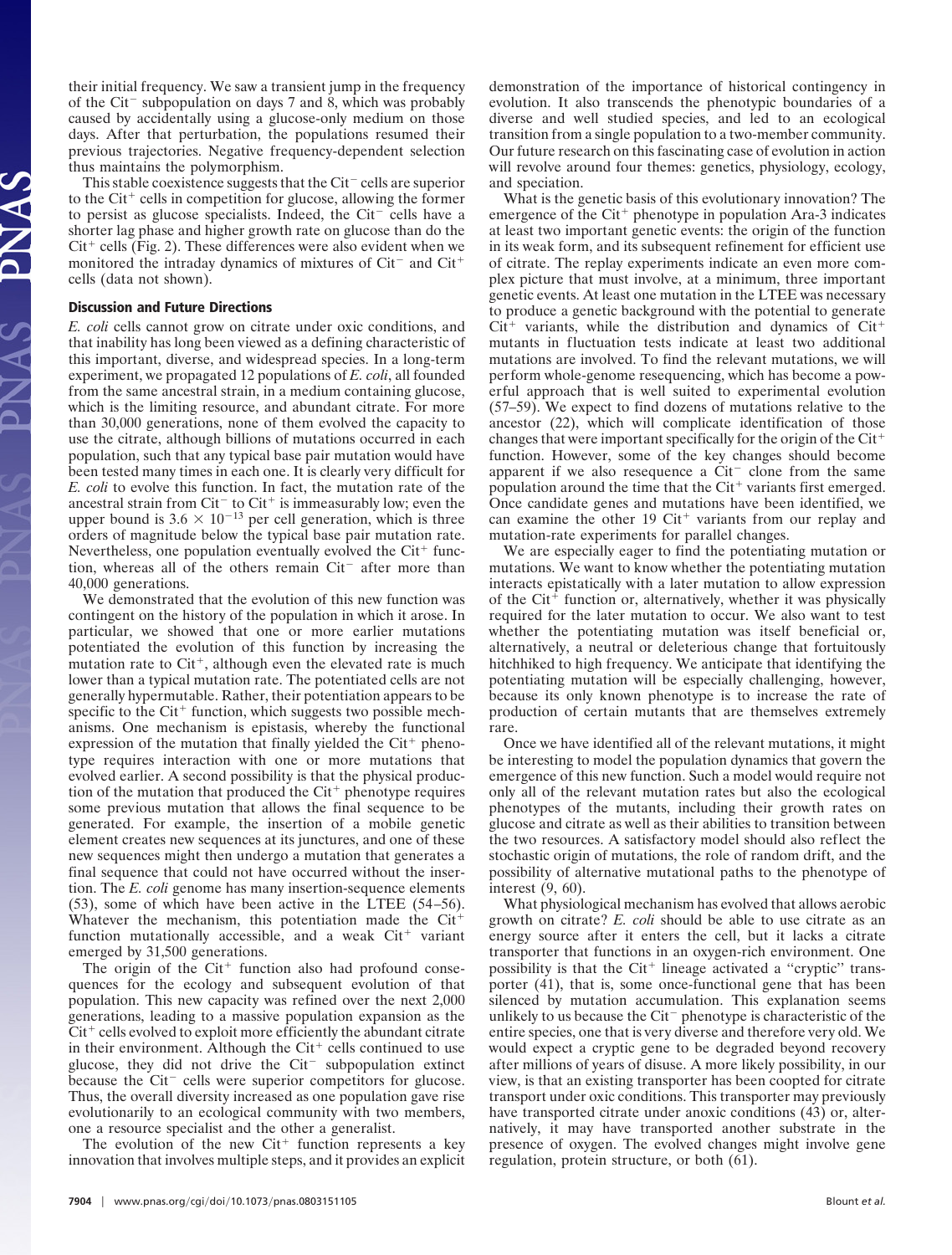What will be the long-term fates of the coexisting  $Cit^-$  and Cit<sup>+</sup> subpopulations? We showed they stably coexist owing to the inferiority of the  $Cit^+$  cells in competition for glucose. However, the Cit<sup>+</sup> lineage might eventually acquire mutations that compensate for its inferior performance on glucose, thus undermining the coexistence. Compensation for maladaptive side-effects of adaptations, including resistance to phages and antibiotics, has been observed in many other experiments with bacteria (62–66). Moreover, the Cit<sup>+</sup> subpopulation is much larger than the Cit<sup> $-$ </sup> subpopulation, so it should experience more beneficial mutations even without compensation. On the other hand, coexistence would be strengthened if selection in the Cit<sup>+</sup> subpopulation favors specialization on citrate. In the same way that we established multiple populations for retrospective replays in this study, we can establish multiple communities to examine their prospective evolution. We can also vary environmental factors, such as the presence or absence of glucose, and the presence or absence of the  $Cit^-$  subpopulation, to investigate how they influence the future evolution of the Cit<sup>+</sup> lineage.

Will the Cit<sup>+</sup> and Cit<sup>-</sup> lineages eventually become distinct species? According to the biological species concept widely used for animals and plants, species are recognized by reproductive continuity within species and reproductive barriers leading to genetic isolation between species (67). Although the bacteria in the LTEE are strictly asexual, we can nonetheless imagine testing this criterion by producing recombinant genotypes. In particular, we could move mutations that are substituted in the evolving Cit<sup>+</sup> lineage into a Cit<sup>-</sup> background to test whether they reduce fitness in their ancestral context. One could also perform the reciprocal experiment, although we anticipate more rapid evolution in the Cit<sup>+</sup> lineage because it has acquired a key innovation that substantially changed its ecological niche. Such experiments would require, of course, controls to examine the fitness effects of the same mutations in the lineage where they arose. If the Cit<sup>+</sup> lineage is indeed evolving into a new species, then we expect, with time, that more and more of the beneficial mutations substituted in that lineage would be detrimental in the ecological and genetic context of its  $Cit$ <sup>-</sup> progenitor.

In any case, our study shows that historical contingency can have a profound and lasting impact under the simplest, and thus most stringent, conditions in which initially identical populations evolve in identical environments. Even from so simple a beginning, small happenstances of history may lead populations along different evolutionary paths. A potentiated cell took the one less traveled by, and that has made all the difference.

#### **Materials and Methods**

**The Long-term Evolution Experiment.** The LTEE is described in detail elsewhere (2, 22). Briefly, two ancestral clones of *E. coli* B were each used to found six populations. The ancestors differ by a single mutation that allows one of them to use arabinose (Ara<sup>+</sup>). Ara<sup>-</sup> and Ara<sup>+</sup> cells make red and white colonies, respectively, on tetrazolium–arabinose (TA) plates, but the mutation is neutral in the environment of the LTEE (2). The twelve populations have been propagated for almost 20 years by daily serial dilution in DM25, a minimal salts medium that has 139  $\mu$ M glucose and 1,700  $\mu$ M citrate (2). Given 1:100 dilution and regrowth, the populations achieve  $\approx$  6.64 generations per day, and they have evolved for over 40,000 generations in this experiment to date. Every 500 generations, population samples are frozen at  $-80^{\circ}$ C with glycerol added as a cryoprotectant. These samples contain all of the diversity present in a

- 1. Mani GS, Clarke BC (1990) Mutational order: A major stochastic process in evolution. *Proc R Soc London B* 240:29 –37.
- 2. Lenski RE, Rose MR, Simpson SC, Tadler SC (1991) Long-term experimental evolution in *Escherichia coli.* I. Adaptation and divergence during 2,000 generations*. Am Nat* 138:1315–1341.
- 3. Cooper VS, Lenski RE (2000) The population genetics of ecological specialization in evolving *E. coli* populations. *Nature* 407:736 –739.
- 4. Cooper TF, Remold SK, Lenski RE, Schneider D (2008) Expression profiles reveal parallel evolution of epistatic interactions involving the CRP regulon in *Escherichia coli. PLoS Genet* 4:e35.

population at that generation. Except as otherwise noted, all bacteria used in this study come from samples of population Ara-3.

**Media and Culture Conditions.** DM0 is identical to DM25 except that it contains no glucose. MC plates have the same formulation as liquid DM0, except that agar is added to solidify the medium and the concentration of citrate is higher to allow large colonies. Before starting an experiment, bacteria were preconditioned in the relevant experimental medium unless otherwise stated. For additional details, see [supporting information \(SI\)](http://www.pnas.org/cgi/data/0803151105/DCSupplemental/Supplemental_PDF#nameddest=STXT) *Materials and Methods*.

**Analysis of the Population Expansion.** When the increased turbidity was observed in population Ara-3, we froze samples of the two previous days' cultures, which had been temporarily stored at 4°C. We also froze samples after every transfer for several weeks. We later revived these and other samples taken between generations 30,000 and 35,000 to quantify the population expansion. For details, see *[SI Materials and Methods](http://www.pnas.org/cgi/data/0803151105/DCSupplemental/Supplemental_PDF#nameddest=STXT)*.

Searches for Cit<sup>+</sup> Variants. To determine when the earliest Cit<sup>+</sup> variant arose in population Ara-3, we randomly chose 1,280 clones from samples frozen at generations 30,000, 30,500, 31,000, 31,500, 32,000, 32,500, and 33,000. We transferred colonies to Christensen's citrate agar plates, which were incubated for 10 days and examined daily for evidence of positive reactions. All putative Cit<sup>+</sup> clones were retested on Christensen's agar for confirmation, and a subset was tested on MC agar. All clones that had positive reactions on Christensen's plates also grew on MC plates. To find Cit<sup>+</sup> cells that might be present at low frequency in the other 11 LTEE populations, we tested their genetically heterogeneous full-population samples for growth in DM0. We allowed the top of each sample to thaw and inoculated 50  $\mu$ l into LB broth. After overnight growth, five 10-ml DM0 cultures were inoculated with 100  $\mu$ l of 100-fold dilutions of each LB culture. The DM0 cultures were incubated for 28 days with periodic checks for turbidity.

Growth Curves. Three representative Cit<sup>-</sup> clones and three representative Cit<sup>+</sup> clones from generation 33,000 were separately preconditioned in DM25. The  $Cit^-$  clones were then combined, as were the  $Cit^+$  clones, and the mixtures were diluted in DM25 to  $\approx$  3.4  $\times$  10<sup>4</sup> cells per ml. Eight 200- $\mu$ l aliquots of each mixture were dispensed into randomly assigned wells in a 96-well plate, and optical density (OD) at 420-nm wavelength was measured periodically by using a VersaMax automated plate reader (Molecular Devices).

**Replay Experiments.** In the first replay experiment, populations evolved under the same conditions as the LTEE. In the second and third replay experiments, cells were incubated on MC plates. We started the first replay experiment on the 3rd anniversary of Stephen Jay Gould's death; we ended it on the 66th anniversary of his birth. For further details, see *[SI Materials and Methods](http://www.pnas.org/cgi/data/0803151105/DCSupplemental/Supplemental_PDF#nameddest=STXT)*.

**Confirmation of Cit<sup>+</sup> Variants.** Each putative Cit<sup>+</sup> variant was streaked on MC agar and Christensen's citrate agar to confirm its phenotype. Additional tests are described in the *[SI Materials and Methods](http://www.pnas.org/cgi/data/0803151105/DCSupplemental/Supplemental_PDF#nameddest=STXT)*.

**Test for Frequency-Dependent Interaction.** We constructed mixtures of clones from generation 33,000 to test whether Cit $^-$  and Cit $^+$  clones coexisted and, if so, whether they interacted in a frequency-dependent manner. For details, see *[SI Materials and Methods](http://www.pnas.org/cgi/data/0803151105/DCSupplemental/Supplemental_PDF#nameddest=STXT)*.

**ACKNOWLEDGMENTS.** We thank N. Hajela for years of outstanding technical assistance and M. Adawe for help with media preparation; together they poured some 20,000 agar plates used in our experiments. We thank Francisco Ayala, Al Bennett, Rita Colwell, Bruce Levin, and Simon Levin for reviewing our paper before publication. This research has been supported in part by grants from the National Science Foundation (currently DEB-0515729) and the Defense Advanced Research Projects Agency ''Fun Bio'' Program (HR0011-05-1- 0057).

- 5. Jacob F (1977) Evolution and tinkering. *Science* 196:1161–1166.
- 6. Wright S (1988) Surfaces of selective value revisited. *Am Nat* 131:115–123.
- 7. Yedid G, Bell G (2002) Macroevolution simulated with autonomously replicating computer programs. *Nature* 420:810 – 812.
- 8. Weinreich DM, Watson RA, Chao L (2005) Sign epistasis and genetic constraint on evolutionary trajectories. *Evolution* 59:1165–1174.
- 9. Weinreich DM, Delaney NF, DePristo MA, Hartl DL (2006) Darwinian evolution can follow only very few mutational paths to fitter proteins. *Science* 312:111– 114.
- 10. Lewontin RC (1966) Is nature probable or capricious? *BioScience* 16:25–27.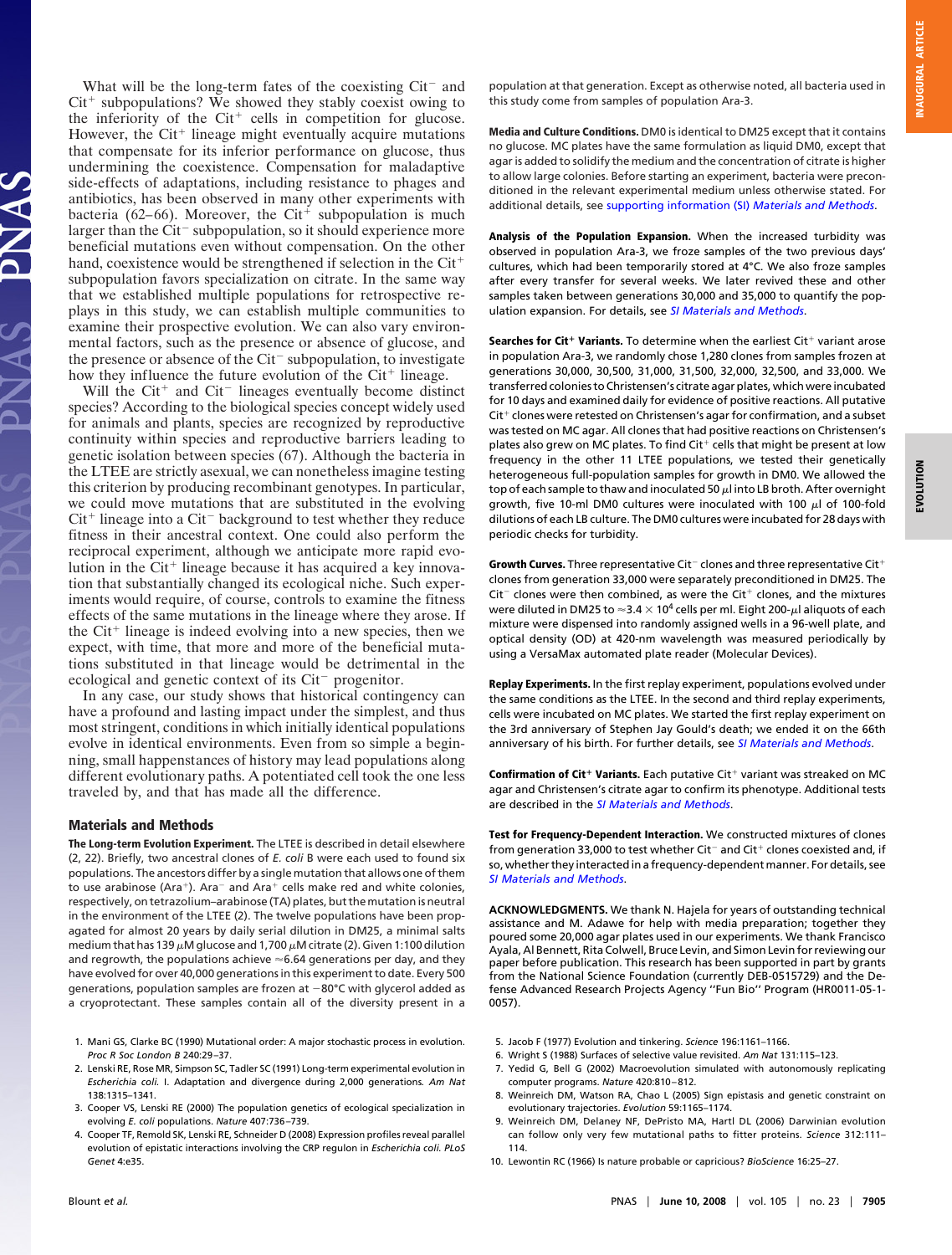- 11. Gould SJ (1985) The paradox of the first tier: An agenda for paleobiology. *Paleobiology* 11:2–12.
- 12. Jablonski D (1986) Background and mass extinctions: The alternation of macroevolutionary regimes. *Science* 231:129 –133.
- 13. Gould SJ (1989) *Wonderful Life* (Norton, New York).

JAS

- 14. Gould, SJ (2002) *The Structure of Evolutionary Theory* (Belknap, Cambridge, MA).
- 15. Beatty J (2006) Replaying life's tape. *J Philos* 7:336 –362.
- 16. Conway Morris S (2003) *Life's Solution* (Cambridge Univ Press, Cambridge, UK).
- 17. Van Valen LM (1991) How far does contingency rule? *Evol Theory* 10:47–52.
- 18. Dawkins R (1996) *The Blind Watchmaker* (Norton, New York).
- 19. Vermeij GJ (2006) Historical contingency and the purported uniqueness of evolutionary innovations. *Proc Natl Acad Sci USA* 103:1804 –1809.
- 20. Travisano M, Mongold JA, Bennett AF, Lenski RE (1995) Experimental tests of the roles of adaptation, chance, and history in evolution. *Science* 267:87–90.
- 21. Mongold JA, Bennett AF, Lenski RE (1999) Evolutionary adaptation to temperature. VII. Extension of the upper thermal limit of *Escherichia coli. Evolution* 53:386 –394.
- 22. Lenski RE (2004) Phenotypic and genomic evolution during a 20,000-generation experiment with the bacterium *Escherichia coli. Plant Breed Rev* 24:225–265.
- 23. Lenski RE, Travisano M (1994) Dynamics of adaptation and diversification: A 10,000 generation experiment with bacterial populations. *Proc Natl Acad Sci USA* 91:6808 – 6814.
- 24. Vasi F, Travisano M, Lenski RE (1994) Long-term experimental evolution in *Escherichia coli.* II. Changes in life-history traits during adaptation to a seasonal environment. *Am Nat* 144:432– 456.
- 25. Lenski RE, Mongold JA (2000) in *Scaling in Biology*, eds Brown J, West G (Oxford Univ Press, Oxford, UK), pp 221–235.
- 26. Novak M, Pfeiffer T, Lenski RE, Sauer U, Bonhoeffer S (2006) Experimental tests for an evolutionary trade-off between growth rate and yield in *E. coli. Am Nat* 168:242–251.
- 27. Crozat E, Philippe N, Lenski RE, Geiselmann J, Schneider D (2005) Long-term experimental evolution in *Escherichia coli.* XII. DNA topology as a key target of selection. *Genetics* 169:523–532.
- 28. Cooper TF, Rozen DE, Lenski RE (2003) Parallel changes in gene expression after 20,000 generations of evolution in *Escherichia coli. Proc Natl Acad Sci USA* 100:1072–1077.
- 29. Pelosi L, *et al.* (2006) Parallel changes in global protein profiles during long-term experimental evolution in *Escherichia coli. Genetics* 173:1851–1869.
- 30. Woods R, Schneider D, Winkworth CL, Riley MA, Lenski RE (2006) Tests of parallel molecular evolution in a long-term experiment with *Escherichia coli. Proc Natl Acad Sci USA* 103:9107–9122.
- 31. Cooper VS, Schneider S, Blot M, Lenski RE (2001) Mechanisms causing rapid and parallel losses of ribose catabolism in evolving populations of *E. coli* B. *J Bacteriol* 183:2834 – 2841.
- 32. Lenski RE, Winkworth CL, Riley MA (2003) Rates of DNA sequence evolution in experimental populations of *Escherichia coli* during 20,000 generations. *J Mol Evol* 56:498 –508.
- 33. Sniegowski PD, Gerrish PJ, Lenski RE (1997) Evolution of high mutation rates in experimental populations of *Escherichia coli*. *Nature* 387:703–705.
- 34. Travisano M, Vasi F, Lenski RE (1995) Long-term experimental evolution in Escherichia coli. III. Variation among replicate populations in correlated responses to novel environments. *Evolution* 49:189 –200.
- 35. Koser SA (1924) Correlation of citrate-utilization by members of the colon-aerogenes group with other differential characteristics and with habitat. *J Bacteriol* 9:59 –77.
- 36. Scheutz F, Strockbine NA (2005) Genus I. *Escherichia*, Castellani and Chalmers 1919, *Bergey's Manual of Systematic Bacteriology, Volume Two: The Proteobacteria*, eds Garrity GM, Brenner DJ, Kreig NR, Staley JR (Springer, New York), pp 607– 624.
- 37. Frost GE, Rosenberg H (1973) The inducible citrate-dependent iron transport system in Escherichia coli K-12. *Biochim Biophys Acta* 330:90 –101.
- 38. Hussein S, Hantke K, Braun V (1981) Citrate-dependent iron transport system in *Escherichia coli* K-12. *Eur J Biochem* 117:431– 437.
- 39. Lara FJS, Stokes JL (1952) Oxidation of citrate by *Escherichia coli. J Bacteriol* 63:415– 420.
- 40. Lutgens M, Gottschalk G (1980) Why a co-substrate is required for anaerobic growth of *Escherichia coli* on citrate. *J Gen Microbiol* 199:63–70.
- 41. Hall BG (1982) Chromosomal mutation for citrate utilization by *Escherichia coli* K-12. *J Bacteriol* 151:269 –273.
- 42. Reynolds CH, Silver S (1983) Citrate utilization by *Escherichia coli*: Plasmid- and chromosome-encoded systems. *J Bacteriol* 156:1019 –1024.
- 43. Pos KM, Dimroth P, Bott M (1998) The *Escherichia coli* citrate carrier CitT: A member of a novel eubacterial transporter family related to the 2-oxoglutarate-malate translocator from spinach chloroplasts. *J Bacteriol* 180:4160 – 4165.
- 44. Ishiguro N, Oka C, Sato G (1978) Isolation of citrate positive variants of *Escherichia coli* from domestic pigeons, pigs, cattle, and horses. *Appl Environ Microbiol* 36:217–222.
- 45. Ishiguro N, Oka C, Hanazawa Y, Sato G (1979) Plasmids in *Escherichia coli* controlling citrate-utilizing ability. *Appl Environ Microbiol* 38:956 –964.
- 46. Foote MJ (1998) Contingency and convergence. *Science* 280:2068 –2069.
- 47. Gerrish PJ, Lenski RE (1998) The fate of competing beneficial mutations in an asexual population. *Genetica* 102/103:127–144.
- 48. Luria SE, Delbrück M (1943) Mutations of bacteria from virus sensitivity to virus resistance. *Genetics* 28:491–511.
- 49. Whitlock MC (2005) Combining probability from independent tests: The weighted Z-method is superior to Fisher's approach. *J Evol Biol* 18:1368 –1373.
- 50. Elena SF, Cooper VS, Lenski RE (1996) Punctuated evolution caused by selection of rare beneficial mutations. *Science* 272:1802–1804.
- 51. Drake JW (1991) A constant rate of spontaneous mutation in DNA-based microbes. *Proc Natl Acad Sci USA* 88:7160 –7164.
- 52. Lederberg S (1966) Genetics of host-controlled restriction and modification of deoxyribonucleic acid in *Escherichia coli. J Bacteriol* 91:1029 –1036.
- 53. Schneider D, *et al.* (2002) Genomic comparisons among *Escherichia coli* strains B, K-12, and O157:H7 using IS elements as molecular markers. *BMC Microbiol* 2:18.
- 54. Papadopoulos D, *et al.* (1999) Genomic evolution during a 10,000-generation experiment with bacteria. *Proc Natl Acad Sci USA* 96:3807–3812.
- 55. Schneider D, Duperchy E, Coursange E, Lenski RE, Blot M (2000) Long-term experimental evolution in *Escherichia coli.* IX. Characterization of IS-mediated mutations and rearrangements*. Genetics* 156:477– 488.
- 56. Schneider D, Lenski RE (2004) Dynamics of insertion sequence elements during experimental evolution of bacteria. *Res Microbiol* 155:319 –327.
- 57. Velicer GJ, *et al.* (2006) Comprehensive mutation identification in an evolved bacterial cooperator and its cheating ancestor. *Proc Natl Acad Sci USA* 103:8107– 8112.
- 58. Herring CD, *et al.* (2006) Comparative genome sequencing of *Escherichia coli* allows observation of bacterial evolution on a laboratory timescale. *Nat Genet* 38:1406 –1412.
- 59. Hegreness M, Kishony R (2007) Analysis of genetic systems using experimental evolution and whole-genome sequencing. *Genome Biol* 8:201.
- 60. Lenski RE, Ofria C, Pennock RT, Adami C (2003) The evolutionary origin of complex features. *Nature* 423:139 –144.
- 61. Mortlock RP, ed (1984) *Microorganisms as Model Systems for Studying Evolution* (Plenum, New York).
- 62. Lenski RE (1988) Experimental studies of pleiotropy and epistasis in *Escherichia coli.* II. Compensation for maladaptive pleiotropic effects associated with resistance to virus T4*. Evolution* 42:433– 440.
- 63. Bouma JE, Lenski RE (1988) Evolution of a bacteria/plasmid association. *Nature* 335:351–352.
- 64. Schrag SJ, Perrot V, Levin BR (1997) Adaptation to the fitness costs of antibiotic resistance in *Escherichia coli. Proc R Soc London B* 264:1287–1291.
- 65. Lenski RE (1997) The cost of antibiotic resistance—from the perspective of a bacterium. *Ciba Found Symp* 207:131–140.
- 66. Bjorkman J, Hughes D, Andersson DI (1998) Virulence of antibiotic-resistant *Salmonella typhimurium. Proc Natl Acad Sci USA* 95:3949 –3953.
- 67. Mayr E (1942) *Systematics and the Origin of Species from the Viewpoint of a Zoologist* (Columbia Univ Press, New York).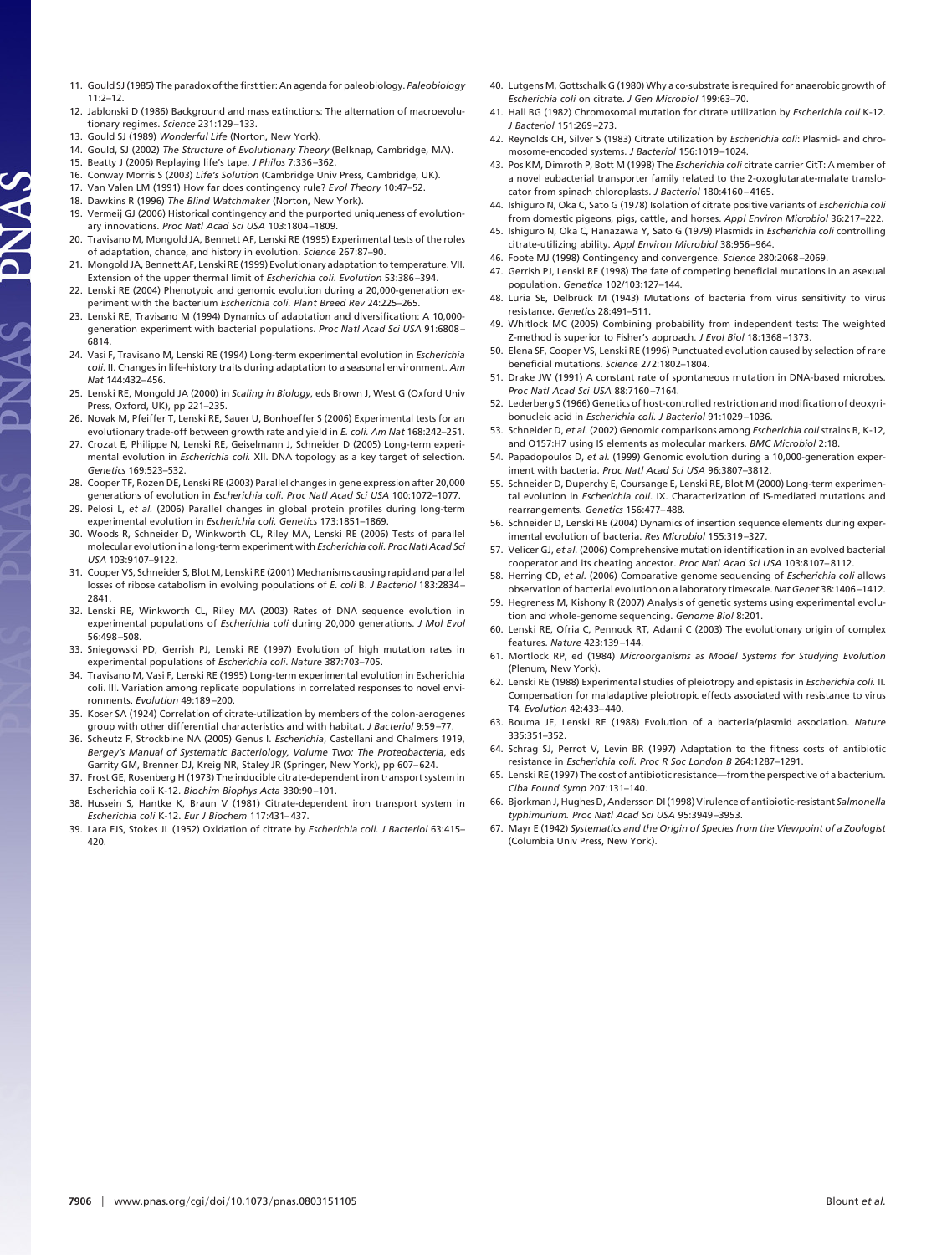# **Supporting Information**

### **Blount** *et al***. 10.1073/pnas.0803151105**

### **SI Materials and Methods**

**Media and Culture Conditions.** The various DM media used to grow cells in different experiments are all based on the same formulation as the  $DM2\bar{5}$  used in the LTEE (1), with only glucose concentration varied. DM25 contains glucose at 25 mg/liter. DM500, DM1000, and DM2000 have 20, 40, and 80 times, respectively, more glucose than DM25, whereas DM0 contains no glucose. MC plates have the same formulation as liquid DM0, except that agar is added at 16 g/liter and trisodium citrate dihydrate is increased to 4.5 g/liter. Simmon's and Christensen's citrate agar media are described elsewhere (2–4).

Before starting an experiment, unless stated otherwise, clones or population samples were inoculated from frozen stocks into LB broth and incubated overnight. Next, the bacteria were preconditioned by diluting them 10,000-fold into 10 ml of the relevant experimental medium, and they were incubated for 24 h. Cultures were then diluted 100-fold into a second volume of experimental medium, and again incubated for 24 h.

**Analysis of the Population Expansion.** When the increased turbidity was observed in population Ara-3, we froze samples of the two previous days' cultures, which had been temporarily stored at 4°C. We also froze samples after every transfer for several weeks. We later revived the samples from generations 30,000, 31,000, 32,000, 32,500, 33,000, 33,113, 33,120, 33,127, 33,133, 33,140, 33,180, 33,200, 33,293, 33,413, 33,500, 33,760, 34,000, 34,260, 34,500, 34,760, and 35,000 in LB, and preconditioned them for 24 h in DM25. We then transferred each one into three replicate DM25 cultures. After 24 h, we moved  $200-\mu l$  samples of each culture to a 96-well plate, and measured optical density at 420-nm wavelength in a VersaMax automated plate reader.

**First Replay Experiment.** Three clones were chosen at random from Ara-3 population samples from 10,000, 20,000, 25,000, 27,500, 29,000, 30,000, 30,500, 31,000, 31,500, 32,000, and 32,500 generations. All these clones were Cit<sup>-</sup>, including those from samples taken after the weak Cit<sup>+</sup> variant emerged. Spontaneous Ara<sup>+</sup> mutants were derived from each clone by plating on minimal agar containing arabinose (1). Two populations were founded by each evolved clone, one using the Ara<sup>-</sup> clone and one its Ara<sup>+</sup> derivative. Six populations were founded by the ancestral strain, including three each using the Ara<sup>-</sup> and Ara<sup>+</sup> clones. These 72 populations were propagated by daily 1:100 dilutions in DM25, as in the LTEE except that these replays ran in unshaken test tubes. Each culture was inspected at every transfer for increased turbidity that would indicate the re-evolution of the Cit<sup>+</sup> phenotype. Undiluted samples from each culture were spread on MC and Christensen's citrate agar plates at  $\approx 250$ generation intervals, at which time population samples were frozen for long-term storage. Excluding interruptions, this experiment ran for 557 days, or  $\approx 3,700$  generations with 6.64 generations per day.

**Second and Third Replay Experiments.** The second replay experiment used the same 68 clones as the first one. For each clone, we inoculated five 10-ml cultures of DM500 with  $<$  60 cells. After 48 h, the cells in each culture were pelleted by centrifugation  $\approx 5000 \times g$  for 10 min), and then resuspended, with half of each culture ( $\approx$ 4  $\times$  10<sup>9</sup> cells) spread on an MC plate and the other half on an unamended agar plate as a control. The plates were incubated for 59 days with periodic checks for colonies.

For the third replay experiment, we isolated  $20$  Cit<sup>-</sup> clones

each from the Ara-3 population samples from 5,000, 10,000, 15,000, 20,000, 25,000, 27,000, 28,000, 29,000, 30,000, 31,000, 31,500, 32,000, and 32,500 generations. Clones were chosen to maximize the diversity of colony morphologies from each sample, in case only certain types could produce Cit<sup>+</sup> mutants. For those generations included in the first and second experiments, the three clones used there were included among the 20 clones used here.

To facilitate handling and minimize possible confounding variables, we divided this third experiment into 20 blocks of 14 clones each. All of the clones within a block came from different generations, and the single ancestral clone was included in all 20 blocks. For every clone in each block, we inoculated ten replicate 10-ml cultures with  $<60$  cells. Seven blocks used DM1000 medium, in which the bacteria achieved densities of  $\approx 8 \times 10^8$  to  $1.5 \times 10^9$  cells per ml. The other 13 blocks used DM2000, in which the cells reached densities about twice as high. Cultures were incubated for 48 h with shaking for aeration. We then diluted a small volume of every second culture on TA plates to estimate final cell numbers. Each culture was pelleted, resuspended, and spread in its entirety on an MC plate. These plates were incubated for 45 days, with periodic checks for colonies.

The number of Cit<sup>+</sup> mutants found in the second experiment led us to expect many more mutants in our third replay experiment, but that expectation was not fulfilled. Subtle differences in procedures or conditions evidently may affect the mutation rate or selective enrichment of these mutants. We emphasize, however, that the same procedures and conditions were applied simultaneously to clones sampled from all generations in each experiment. Also, in the second and third replay experiments, some plates became contaminated during the repeated checks for mutants, and they were discarded before the experiment ended. Such contamination was infrequent and haphazard, and so it did not affect our analysis.

With hindsight, we should probably have grown the cells to be spread on the MC plates in the second and third experiments in medium without citrate, to avoid possible selection for Cit mutants before plating. However, the presence of citrate in the growth medium made no practical difference for several reasons:  $(i)$  the final mutations that gave the Cit<sup>+</sup> phenotype arose on the plates; (*ii*) the same protocol was used for clones from all generations; and  $(iii)$  the  $P_0$  method for estimating mutation rates is insensitive to the timing and growth rate of mutants relative to nonmutants.

Confirmation of Cit<sup>+</sup> Variants. Each putative Cit<sup>+</sup> variant was streaked on MC agar and Christensen's citrate agar to confirm its phenotype. One colony was then selected from the MC plate, and its Ara marker status, sensitivity to phage T5, and resistance to phage T6 were checked to confirm that it was derived from the ancestral *E. coli* B strain (1). We also sequenced the *pykF* and  $nadR$  loci of Cit<sup>+</sup> variants and their parental Cit<sup>-</sup> clones to confirm single base pair substitutions that uniquely identify the Ara-3 population (5).

**Test for Frequency-Dependent Interaction.** We constructed mixtures of six clones from generation  $33,000$  to test whether Cit<sup>-</sup> and Cit<sup>+</sup> clones coexisted and, if so, whether they interacted in a frequency-dependent manner. Three clones were Cit<sup>+</sup> and three were Cit<sup>-</sup>, and the latter set carried the neutral Ara<sup>+</sup> marker to help us distinguish the two types by using TA agar. The six clones were revived, preconditioned, and combined in DM25, with